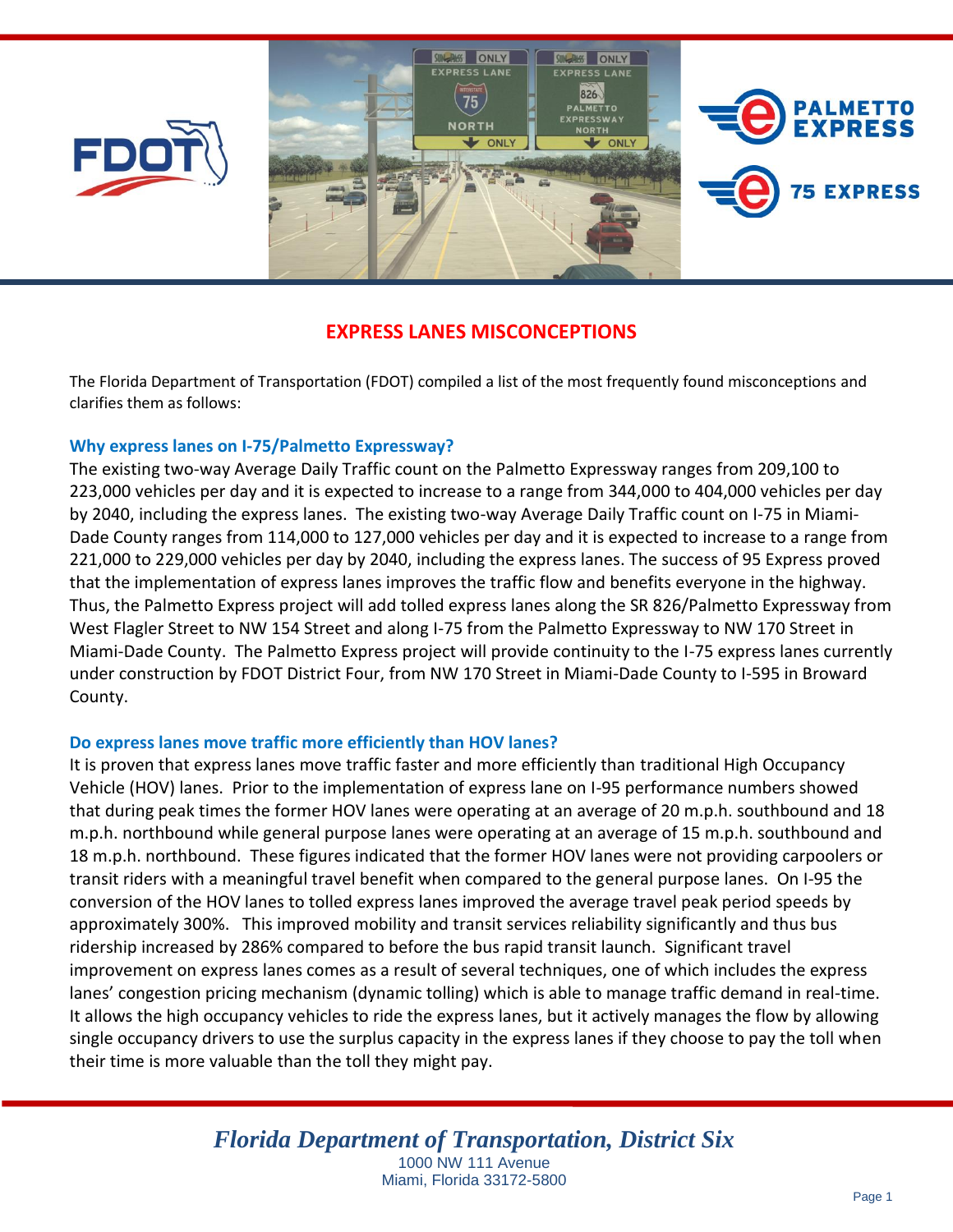# **Do express lanes benefit only those who choose to pay the toll?**

Express lanes projects benefit all drivers on the highway. By moving more vehicles at more efficient rates on the express lanes, the condition on the general purpose lanes or "toll-free lanes" also improves, providing greater mobility for everyone on the highway, including commercial vehicles. It should also be noted that on the 95 Express project in Miami-Dade County recent figures show the average speed doubling in the general purpose lanes during peak periods in the peak periods' direction. The speed improvements on the general purpose lanes results in significantly reduced traffic congestion proving that express lanes benefit all drivers on the highway. Additionally, the express lanes are provided as an option for drivers who choose to pay for using the lanes. However, commuters who do not choose to pay to use the express lanes still receive a significant benefit in the form of increased incidents management resources, as well as improved travel speeds and reduced traffic congestion on the general purpose lanes.

#### **Do higher toll amounts mean better service in the express lanes?**

A higher toll amount does not mean that better service is to be expected in the express lanes. On the contrary, it means service levels are on a decline because the express lanes are reaching capacity. High tolls means there are too many drivers entering the express lanes at the same time, and they are getting filled up too quickly. Tolls are increased to discourage more motorists from entering the express lanes to avoid a possible breakdown in speeds and services. Lower toll amounts mean that the express lanes are operating at free-flow conditions and therefore better service should be expected.

## **Are all express lanes projects basically the same?**

All express lanes projects do not work in the same way. Although they all work to reduce congestion, they may each provide a different combination of services that are unique to the highway or community they are serving. All express lanes projects in Florida use dynamic tolling and possibly other cost-efficient transportation management techniques to improve the mobility and safety of a highway system as a common goal. However, each project may provide a unique combination of services or techniques. For example, while all express lanes projects will utilize dynamic tolling they may or may not provide direct transit services, and/or carpool incentives, ramp signaling, road widening, among others.

## **Do express lanes projects work just like regular toll roads?**

Express lanes projects do not work in the same way as regular toll road projects do. Express lanes projects use a traffic management technique called dynamic tolling that increase mobility on the express lanes to help reduce overall congestion on the highway. Unlike regular toll roads, dynamic tolling is applied to one or two lanes on the highway (express lanes) to provide an option to drivers who choose to use these lanes. Toll amounts increase based on the level of demand on the express lanes and decrease as demand goes down. Regular toll roads typically employ static tolls on all the lanes without providing a choice or improved reliability for use. Additionally, express lanes projects usually offer ramp signaling benefits.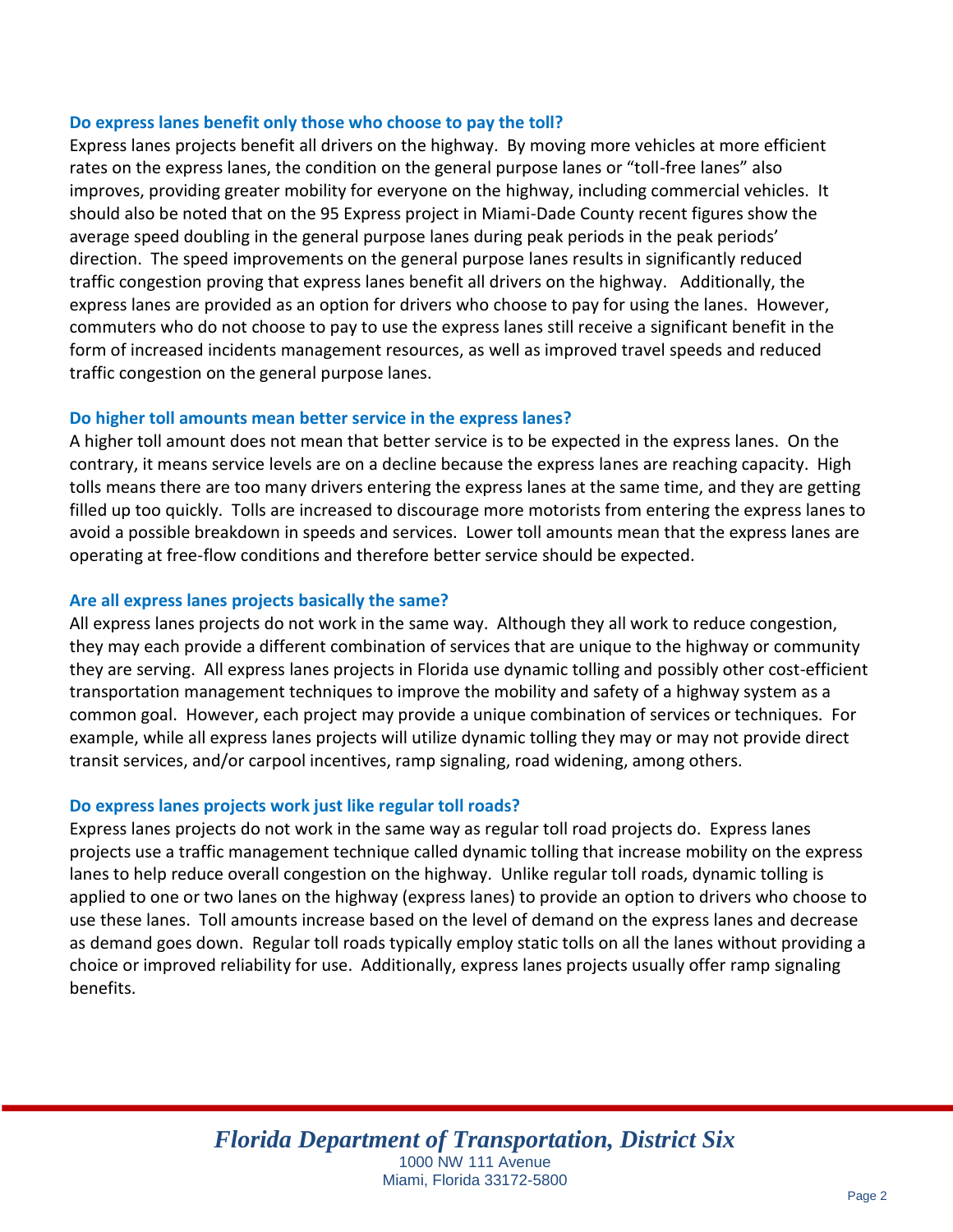#### **Is the cost of operating and maintaining express lanes the same as a regular toll road?**

The cost associated with express lanes projects are different from those of regular toll road jobs because they require enhanced traffic management services and software to operate. The technologies used to manage these projects impose unique costs. Additionally, these projects have specific performance measures that require enhanced incident management resources, enforcement measures, traffic monitoring services and others.

#### **Does the toll you pay on the express lanes guarantees a minimum speed of 45 m.p.h.?**

The toll paid when using the express lanes does not guarantee that a specific speed benefit will be received in return. Express lanes projects offer more reliable trip times for those who choose to use the express lanes, especially during weekday rush hour periods. This improved reliability also benefits operations on the general purpose lanes and therefore allow all drivers to enjoy improved speeds along all lanes on the highway.

#### **Should express lanes be dedicated bus lanes only?**

Dedicated bus lanes would not be a better option than express lanes to improve travel performance on the highway for all drivers. As in the case of HOV lanes, dedicated bus lanes would not make good use of the surplus capacity within that lane. Express lanes allow long distance drivers the option of using these lanes if they choose to pay the toll for more reliable travel time. Dedicated bus lanes would not give all drivers this option. Thus, vehicles that could be using the surplus capacity in the dedicated bus lanes would be forced to use the general purpose lanes slowing down traffic in those lanes.

Transit was a key component to the development of I-95 Express Phase 1 pilot program and we can see the value of that component through transit ridership on 95 Express, both in Miami-Dade Transit and for Broward County Transit. But transit is only a component of express lanes systems and is not entirely responsible for its success. An overriding factor contributing to the success of express lanes is the option of individual long distance drivers to pay a variable toll for more reliable travel time. Palmetto Express and 75 Express will provide transit options from the BBT Center in Broward County to the NW 74 Street Metro Rail Station in Miami-Dade County. This option will promote multi-modal uses, which lessens the number of cars on the road and has a positive impact on the environment.

## **Are express lanes projects used to generate revenue?**

Express lanes projects are not implemented with the sole purpose of generating revenue. The primary goal of most express lanes projects is to reduce congestion for all drivers on the highway by implementing a combination of real-time traffic management techniques as a cost-efficient alternative to traditional highway-widening type projects. The revenue generated through these projects is typically used to offset related operational costs such as traffic monitoring, incident management, enforcement, and maintenance.